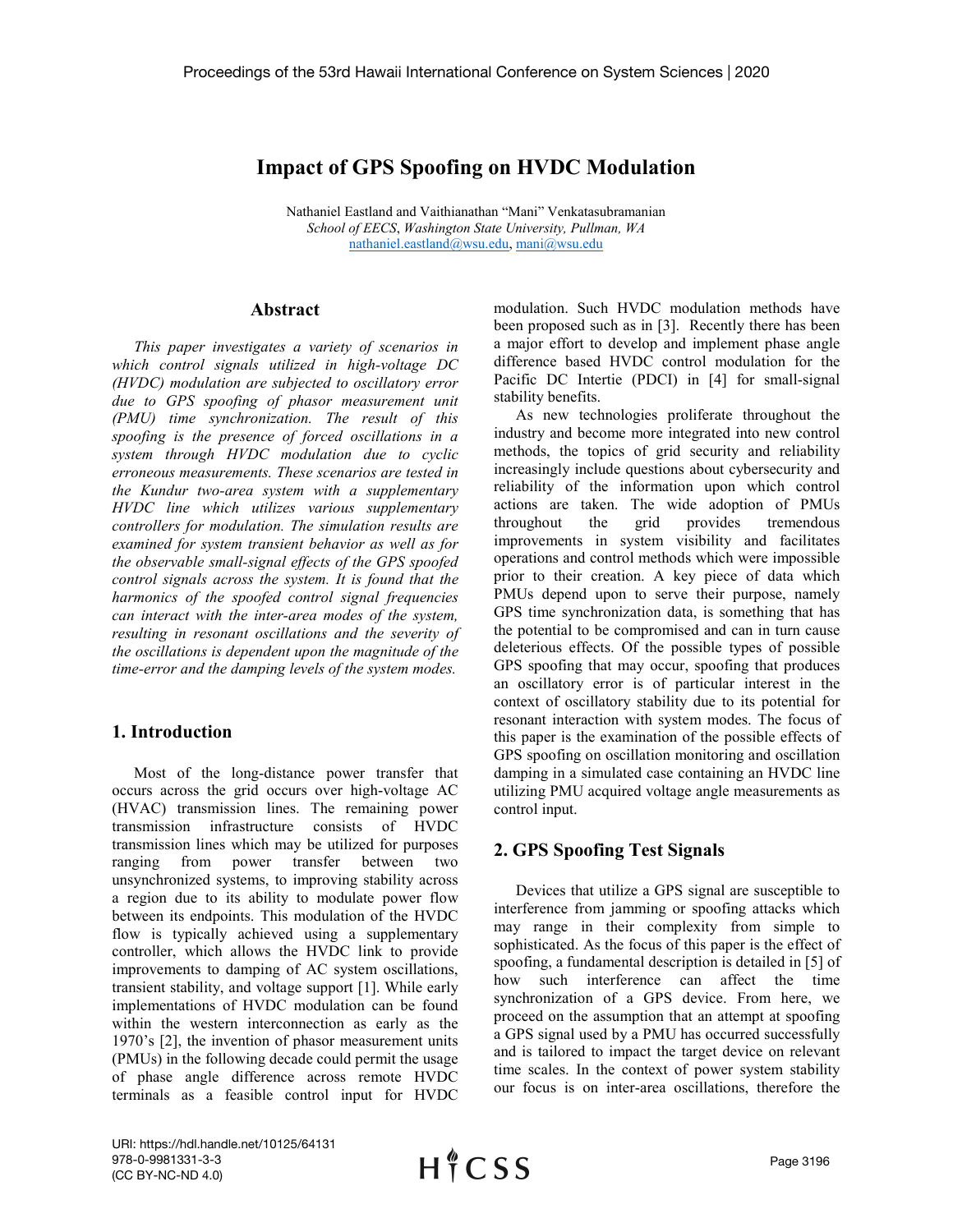type of spoofing investigated here involve cyclic oscillatory signals.

As inter-area modes are known to typically be well below 1 Hz [2], the frequencies chosen for the test spoofed signals were 0.25 Hz, 0.33 Hz, and 0.50 Hz. An appropriate amplitude for the spoofed signals, meaning the amount of phase shift implied by the oscillatory spoofed signal, was determined using the following assumptions and information:

Signal delay from a GPS satellite at an altitude of 20,000 km (directly overhead) is approximately 66.67 ms.

• For a 60 Hz grid, a measurement timing differential of 1 ms implies a differential in phase angle measurement of 21.6°.

• Time synchronization of the PMU occurs in 1 second intervals.

Desiring a spoofed amplitude corresponding to <1% deviation from our assumed satellite altitude which would also result in a phase angle differential much lower than 21.6°, an amplitude change of  $\pm 5^{\circ}$ was chosen, which corresponds to a satellite signal delay of 0.2315 ms (or 0.347% altitude error). This error magnitude can be chosen to be sufficiently small to go undetected by the internal sanity checks within the GPS clocks and PMU devices depending on specific vendors and the value of  $\pm 5^{\circ}$  is used in this paper for illustration. The magnitude of the resulting forced system oscillations will vary mostly linearly with the time-error magnitude as shown later in Section 4.3.

Since the timing error can only be introduced in one-second intervals during the GPS time synchronization stage, the spoofed waveforms in the timing error signal are modeled to undergo discrete changes every one second in our studies. Accordingly, approximations of sinusoidal oscillations by discrete waveforms that change every one second are plotted in Figure 1 along with the corresponding sinusoidal oscillations that they emulate. The simulated signals were generated by a user defined model [6] within the transient simulation software TSAT [7].

### **3. Simulation cases and methods**

The simulation case for this paper extends work on a two-area system from [3], which has been modified from its original specifications in [1] to include a HVDC line between the two areas as illustrated in Figure 2. The net power transfer from Area 1 to Area 2 totals 400 MW, divided in half across the HVAC tie lines and HVDC line.



Figure 1. Waveforms of simulated spoofed signal errors and the sinusoidal oscillations they emulate: a) 0.25Hz error, b) 0.33 Hz error, c) 0.50 Hz error



Figure 2. Kundur system with HVDC line

The effects on the system of GPS spoofing with various controllers are examined by simulation of a three-phase line fault between bus 7 and bus 8 on the green line shown in Figure 2. The fault in the transient simulation occurs at time  $t = 1$  second and is cleared after 0.1 sec. The simulation continues with the line remaining out until  $t = 21$  seconds at which point the line is restored and the simulation continues up to  $t =$ 40 seconds.

The input signal for the tested controllers is a phase angle difference between bus 7 and bus 9. The set of signal modifications made upon either measurement includes 0.25 Hz, 0.33 Hz, and 0.50 Hz. The set of HVDC modulation controllers tested includes a proportional controller as implemented in [8] and phase lead compensation of 30°, 60°, 90°, and 120°, as proposed in [3]. The suite of scenarios tested is comprised of the combination of those two sets where the spoofed signal is applied to the bus 7 measurement. Additional cases are also examined where spoofing is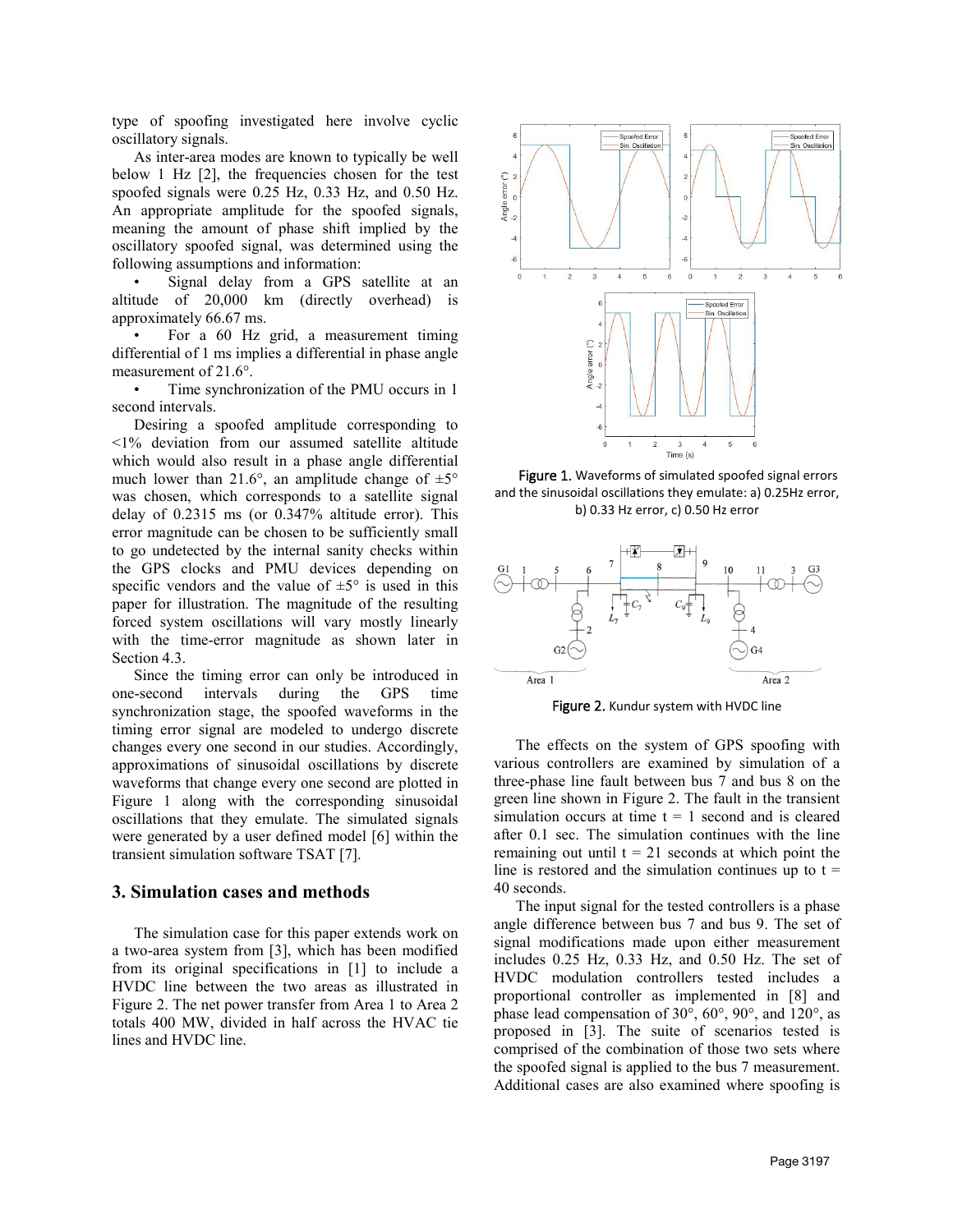applied to measurements at both buses 7 and 9, referred to as combined cases. A diagram of the GPS spoofing affecting the measurement at either bus, as well as the controller block diagrams, are given in Figure 3.



proportional and lead compensation controllers for HVDC modulation.

For phase lead compensation of 30°, 60°, 90°, and 120 $\degree$  the controller contains N = 1, 2, 3, or 4 stages of the phase compensation block with  $T1 = 0.5513$  and  $T2 = 0.1838$ . The washout block time constant is  $Tw =$ 10 seconds and the output limits are  $\pm$  20% of the scheduled HVDC flow. Proportional gain kp is set to be 1.

To glean relevant insights of the system's behavior under the test scenarios laid out, an approach was taken to run transient simulations for each scenario and subsequently apply modal analysis methods to the data generated. The transient response of the system was simulated using TSAT [6], which provides various time series values across the system. Two main measures were chosen for examining the transient and modal properties of the system: real power-flow across the HVDC line and HVAC line between bus 7 and bus 8, and the voltage phase angle values at each bus in the system. The two simulated real power line flows are examined to gain some insight into the practical effects of each scenario on the system while the angle data was used for modal analysis, the results of both are detailed in the following section.

The time series data representing voltage phase angle across all buses in the system is used for modal analysis in Event Analysis Offline (EAO) software [9]. The data for each scenario is reconstructed using several modal analysis methods including Prony's method [10], Hankel Total Least Square (HTLS) [3], Matrix Pencil (MP) [11], and an eigensystem realization algorithm (ERA) [12]. The time series data from simulation spans the pre-fault, fault-on, and postfault states of the system as well as the time after the line is restored. As the state of the system is not homogeneous for time windows containing any of these transitions the selection of different windows was necessary for the analysis methods to yield meaningful

results. The accuracy of these different windows was verified by comparison of FFT of the input data to the reconstructions yielded from these methods and will be expanded upon in the following section.

## **4. Simulation Results and Analysis**

The frequency and damping of the interarea mode of the two-area test system are both affected by the different controllers implemented, as well as changes in topology like the loss of a line in the simulation transient case. To provide context for the results in this section the frequency and damping ratio of the interarea mode with different controller implementations are given in Table 1, reflective of the steady state system. Only a select subset of numerical results is presented here.

| area mode.        |                  |                |                 |  |
|-------------------|------------------|----------------|-----------------|--|
| <b>Controller</b> | <b>Frequency</b> | <b>Damping</b> | <b>Relative</b> |  |
|                   | (Hz)             | $(\%)$         | Energy $(\%)$   |  |
| No control        | 0.623            | 1.284          | 100             |  |
| Proportional      | 0.637            | 0.532          | 100             |  |
| 30° Lead          | 0.647            | 1.54           | 100             |  |
| 60° Lead          | 0.664            | 4.778          | 100             |  |
| 90° Lead          | 0.687            | 13.635         | 100             |  |
| 120° Lead         | 0.745            | 19.114         | 100             |  |

Table 1. Effect of HVDC modulation controllers on inter-

#### **4.1. Transient simulation results**

Data was collected on the real power flow across the HVDC line and HVAC line 7-8 as a starting point for assessing the oscillation damping performance of the system tested. The plots in Figure 4 show the oscillation of real power flow across the HVAC line 7- 8 given different controllers in non-spoofed measurement cases.

The 90° and 120° phase lead compensators were found in [3] to provide the best oscillation damping in non-spoofed testing, using tie line flow and phase angle difference as respective control inputs (as confirmed with the bottom plot in Figure 4). As such, the effects of those two and the proportional controller on HVAC tie line flow oscillations are shown in Figure 5 for the various spoofed signals considered. The range of the real power swings across the HVAC line 7-8 as well as HVDC line for the cases shown are given in Table 2.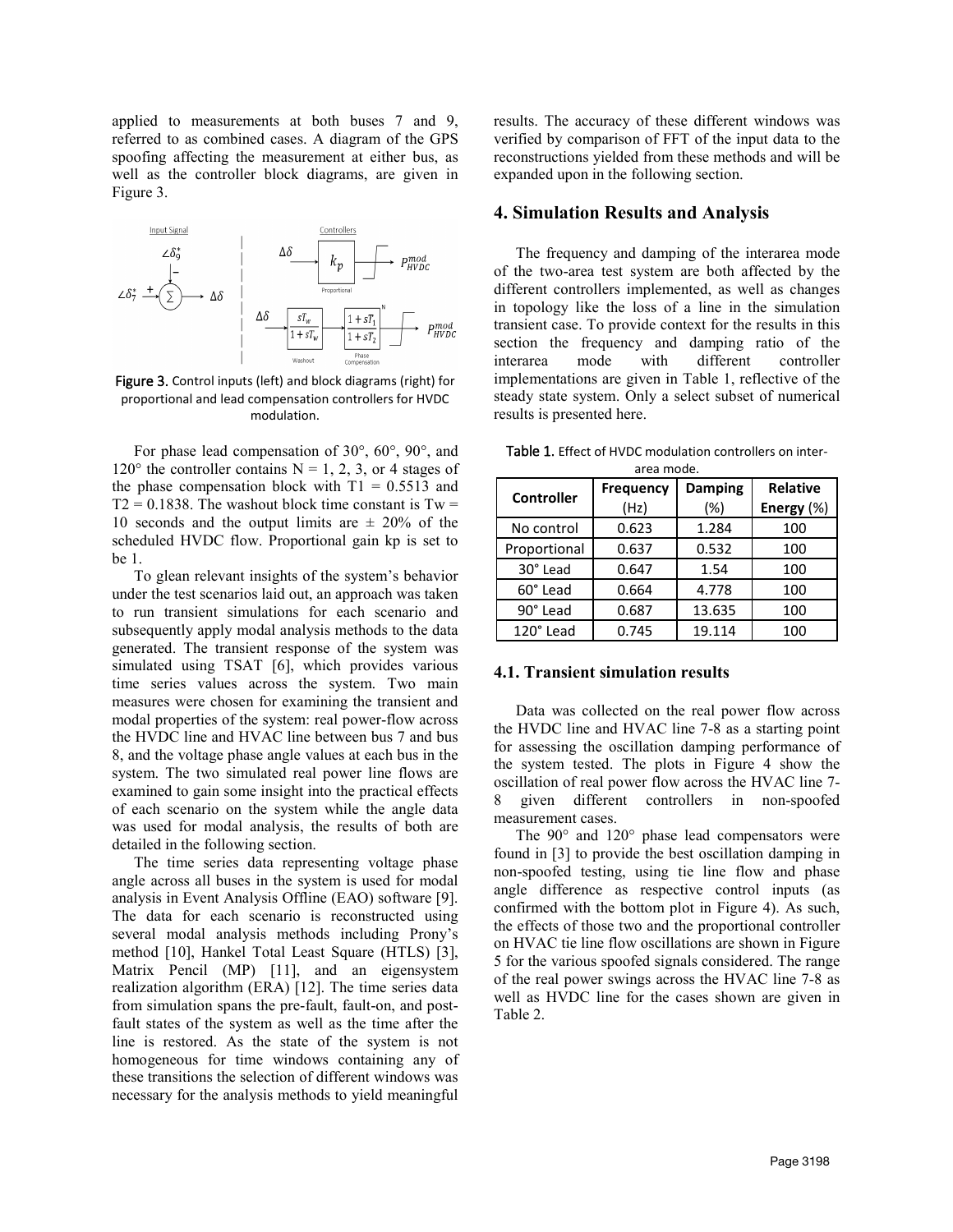

Figure 4. Transient inter-area real power flow with nonspoofed control signals.

| Table 2. Magnitudes of real power flow dynamic range          |
|---------------------------------------------------------------|
| during post-fault period (from 1 to 21 seconds in simulation) |

| PMU Meas.     | Line             | Proportional | 90° Lead | 120° Lead |
|---------------|------------------|--------------|----------|-----------|
| Unmodified    | <b>AC78 (MW)</b> | 103.5        | 37.7     | 38.2      |
|               | HVDC (MW)        | 13.7         | 26       | 38.9      |
| 0.25 Hz error | <b>AC78 (MW)</b> | 112.1        | 34       | 48.6      |
|               | HVDC (MW)        | 24.3         | 38.6     | 38.4      |
| 0.33 Hz error | AC78 (MW)        | 111.2        | 43.4     | 59        |
|               | HVDC (MW)        | 21.3         | 33       | 38.4      |
| 0.50 Hz error | <b>AC78 (MW)</b> | 147.2        | 57.5     | 140.3     |
|               | HVDC (MW)        | 28.2         | 29.2     | 43.3      |

It is clear from the data in Table 2 that there is a notable impact on real power flow due to the effect of GPS spoofing on the HVDC modulation. The values presented in the table show the range of the largest oscillation during the post-fault period prior to the line being restored. Additionally, it is worth noting that the case involving 0.50 Hz spoofed error and the 120° lead compensator exceeds the range of the HVDC power modulation output limits  $(± 20MW)$ . The observation of this swing is likely the result of the interaction of the inter-area mode frequency and spoofed frequency being very close, in combination with the fact that the modulation output signal is a supplementary control signal for the HVDC system rather than a hard output limit. While the magnitude of the dynamic range of HVDC power flow is only slightly beyond the expected modulation range, this is an effect of the GPS spoofing in which a part of the system is caused to operate outside its expected range.



Figure 5. Transient inter-area real power flow with spoofed control signals.

Testing was done for spoofing of the angle measurement at bus 9 as well which yielded results that were generally consistent with those presented for the spoofing at bus 7. Two combined cases yielded significant real power dynamic swings across line 7-8 for combined scenarios involving a 0.50 Hz error at bus 7 and a 0.25 Hz error at bus 9. These two cases, which implemented either the 30° or 120° lead compensators, resulted in real power swings during the post-fault state of 140.29 MW and 100.72 MW respectively. Plots of these transient cases are shown in Figure 6.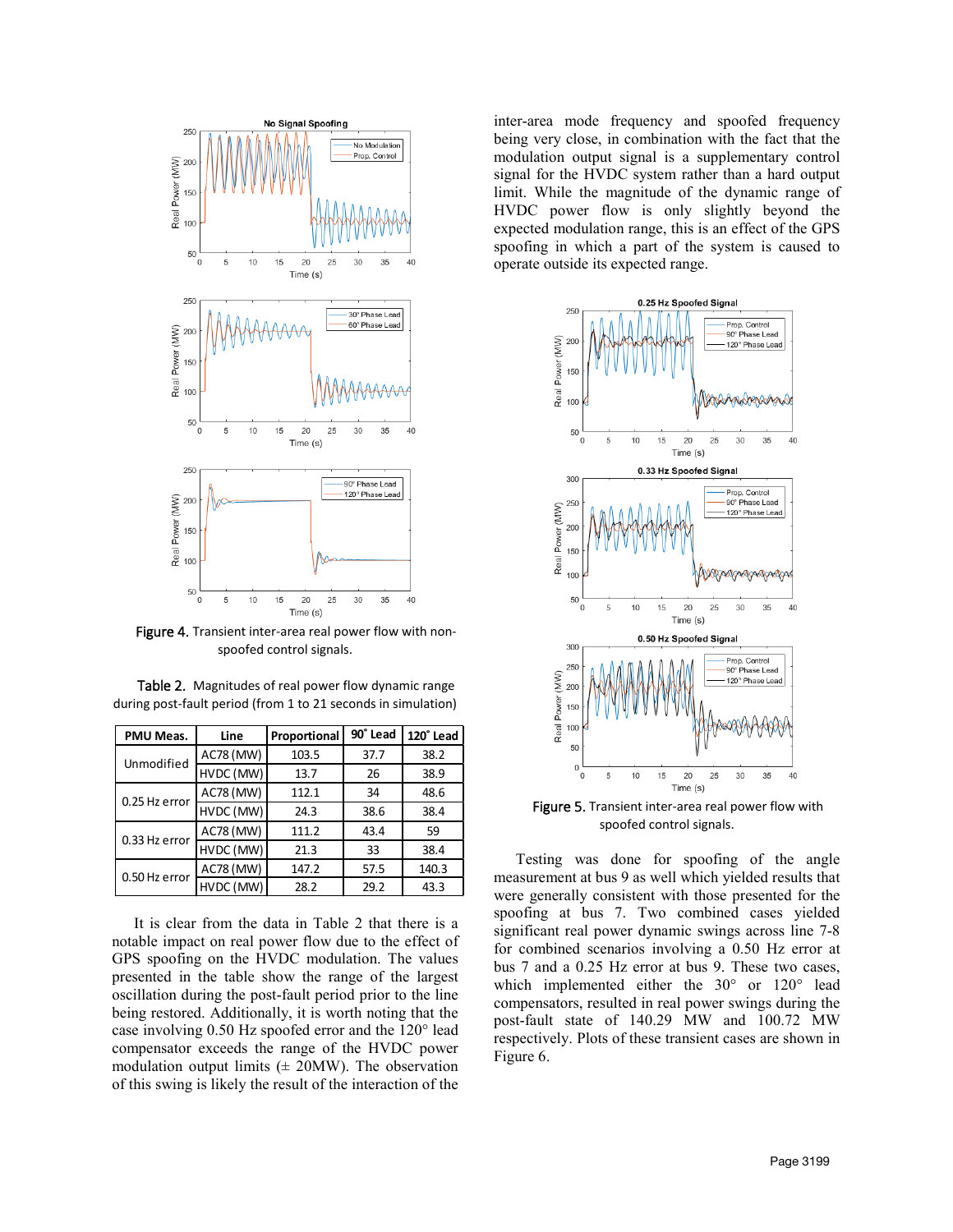

Figure 6. Transient inter-area power flow with spoofed control signal of 0.50 Hz at bus 7 and 0.25 Hz at bus 9

#### **4.2. Analysis of system response**

Modal analyses were conducted on each case tested to identify the characteristics of the system response to the spoofed control signals. Any modes identified with a relative energy (RE) of 5% or higher were recorded in set presented in Table 3. The data presented in the table is the result of Matrix Pencil analysis method specifically. The results from MP were checked for consistency with results from other engines such as HTLS and ERA.

The simulation data examined for the results in Table 3 were obtained using a window from  $t = 22$  sec to  $t = 29$  sec, however data in entries with an asterisk (\*) were obtained with a 'two-window' method. The damping ratios given in the table which appear negative, but near zero, bear out to be a consequence of the analysis of the specific window selected and are not truly negatively damped. This is verified by twowindow analysis as well as extended simulation of an additional 60 seconds beyond line restoration.

The entry denoted with  $\{1\}$  is for the substantial increase in interarea mode frequency over that of other controllers. Acceptance of the values for frequency and damping for this entry is supported by similar increases within the testing of [6] and verification of the soundness of the simulation case. The data for the entry denoted with {2} was obtained from a window of  $t = 25$  to  $t = 35$  seconds which reveals three modes, two of which appear to be caused by the spoofed signal error. One is identified with a frequency 0.652 Hz and 4.802% damping which is the interarea mode, while the other two have frequencies of 0.332 Hz (with RE < 5%, not listed in table) and 0.666 Hz, both with effectively 0% damping, which are the forced oscillations caused by spoofing. It appears that the second harmonic of the spoofed signal error contains the highest RE.

Table 3. Modal analysis results for system test cases

| <b>PMU</b> | Controller     | Freq. $(Hz)$                                                                                                                                                                                                                                                                      | Damping (%)                                    | <b>Relative Energy</b> |
|------------|----------------|-----------------------------------------------------------------------------------------------------------------------------------------------------------------------------------------------------------------------------------------------------------------------------------|------------------------------------------------|------------------------|
| status     |                |                                                                                                                                                                                                                                                                                   |                                                | (%)                    |
|            | Proportional   | 0.635                                                                                                                                                                                                                                                                             | 0.532                                          | 100                    |
|            | 30° Lead       | 0.647                                                                                                                                                                                                                                                                             | 1.540                                          | 100                    |
| No error   | 60° Lead       | 0.664                                                                                                                                                                                                                                                                             | 4.778                                          | 100                    |
|            | 90° Lead       | 0.687                                                                                                                                                                                                                                                                             | 13.635                                         | 100                    |
|            | 120° Lead {1}  | 0.745                                                                                                                                                                                                                                                                             | 19.114                                         | 100                    |
|            | Proportional   | 0.634                                                                                                                                                                                                                                                                             | 0.619                                          | 92.71                  |
|            |                | 0.250                                                                                                                                                                                                                                                                             | $-0.006$                                       | 5.99                   |
|            | 30° Lead       | 0.647                                                                                                                                                                                                                                                                             | 1.155                                          | 98.78                  |
| $0.25$ Hz  | 60° Lead       | 0.665                                                                                                                                                                                                                                                                             | 2.649                                          | 97.62                  |
| Error      | 90° Lead       | 0.672                                                                                                                                                                                                                                                                             | 8.796                                          | 91.46                  |
|            |                | 0.738                                                                                                                                                                                                                                                                             | $-0.063$                                       | 8.54                   |
|            | 120° Lead *    | 0.791                                                                                                                                                                                                                                                                             | 13.764                                         | 100 (t=22-25)          |
|            |                | 0.750                                                                                                                                                                                                                                                                             | $-0.086$                                       | 57.69 (t=30-38)        |
|            | Proportional   | 0.666                                                                                                                                                                                                                                                                             | 1.293                                          | 87.68                  |
|            |                | 0.334                                                                                                                                                                                                                                                                             | 0.804                                          | 9.34                   |
|            | 30° Lead       | 0.652                                                                                                                                                                                                                                                                             | 0.413                                          | 100                    |
| 0.33 Hz    | 60° Lead {2}   | 0.666                                                                                                                                                                                                                                                                             | 0.137                                          | 83.54                  |
| Error      |                | 0.652                                                                                                                                                                                                                                                                             | 4.805                                          | 14.88                  |
|            | 90° Lead {3}   | 0.662                                                                                                                                                                                                                                                                             | 12.589                                         | 91.27                  |
|            |                | 0.671                                                                                                                                                                                                                                                                             | 0.384                                          | 8.73                   |
|            | 120° Lead *    | 0.865                                                                                                                                                                                                                                                                             | 19.469                                         | 59.56 (t=22-25)        |
|            |                | 0.666                                                                                                                                                                                                                                                                             | $-0.054$<br>0.526<br>0.011<br>1.41<br>$-0.723$ | 64.71 (t=30-38)        |
|            | Proportional   | 0.635                                                                                                                                                                                                                                                                             |                                                | 84.98                  |
|            |                | 0.5<br>0.647<br>0.502<br>0.657<br>4.326<br>0.500<br>$-0.024$<br>0.679<br>12.413<br>0.508<br>0.721<br>0.573<br>10.459<br>0.500<br>0.061<br>0.644<br>0.565<br>0.493<br>$-0.448$<br>0.247<br>$-0.042$<br>0.647<br>15.993<br>$-0.224$<br>0.501<br>0.754<br>0.155<br>0.247<br>$-0.887$ | 15.02                                          |                        |
|            | 30° Lead       |                                                                                                                                                                                                                                                                                   | 94.84                                          |                        |
|            |                |                                                                                                                                                                                                                                                                                   |                                                | 5.160                  |
| $0.50$ Hz  | 60° Lead       |                                                                                                                                                                                                                                                                                   |                                                | 89.52                  |
| Error      |                |                                                                                                                                                                                                                                                                                   |                                                | 10.48                  |
|            | 90° Lead       |                                                                                                                                                                                                                                                                                   |                                                | 85.72                  |
|            |                |                                                                                                                                                                                                                                                                                   |                                                | 14.29                  |
|            | 120° Lead *    |                                                                                                                                                                                                                                                                                   |                                                | 100 (t=22-25)          |
|            |                |                                                                                                                                                                                                                                                                                   |                                                | 100 (t=30-38)          |
|            | Proportional   |                                                                                                                                                                                                                                                                                   |                                                | 74.73                  |
| Combined   |                |                                                                                                                                                                                                                                                                                   |                                                | 17.91                  |
|            |                |                                                                                                                                                                                                                                                                                   |                                                | 6.09                   |
| Error      |                |                                                                                                                                                                                                                                                                                   |                                                | 97.33 (t=21-25)        |
|            | 90° Lead {4} * |                                                                                                                                                                                                                                                                                   |                                                | 67.61 (t=30-38)        |
|            |                |                                                                                                                                                                                                                                                                                   |                                                | 26.36 (t=30-38)        |
|            |                |                                                                                                                                                                                                                                                                                   |                                                | $6.04$ (t=30-38)       |

The entry {3} identifies a harmonic of the forced oscillation (spoofed signal) within the window from  $t =$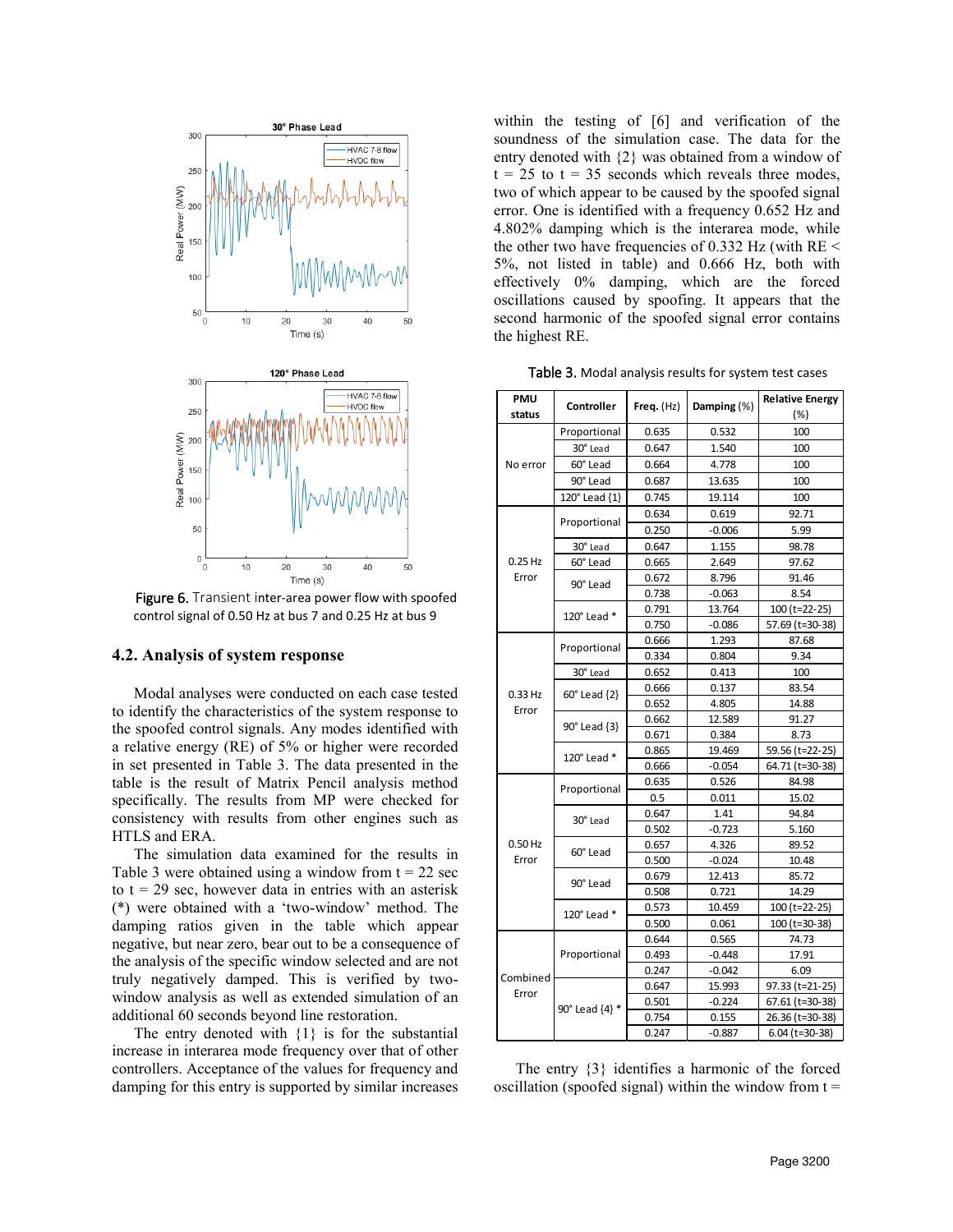22 to  $t = 29$  seconds. A further window from  $t = 30$  to t  $= 38$  seconds identifies the forced oscillation of 0.333 Hz and its harmonic of 0.667 Hz, both with 0% damping, however the interarea mode fails to be identified distinctly from the harmonic. Finally, the entry {4} finds both forced oscillations of 0.247 Hz and 0.50 Hz, as well as the third harmonic of the 0.25 Hz signal, within a window from  $t = 30$  to  $t = 38$ seconds, all with 0% damping. The original simulation data and reconstructed signals are compared by FFT to assess the accuracy of the signal reconstructions and the modal analysis results. Figure 7 contains the plots of the FFTs for cases  $\{2\}$ ,  $\{3\}$ , and  $\{4\}$ .



Figure 7. FFTs of original and reconstructed voltage angle at bus 7 for 0.33 Hz case with 60° lead comp. {2}, 90° lead comp. {3}, and combined case with 90° lead comp. {4}.

In the 0.25 Hz error cases, we see that the strongest component in the system response is a sustained oscillation of 0.75 Hz and 0.738 Hz for the 120° and 90° controllers, which corresponds to the third harmonic of the 0.25 Hz spoofed input. An interaction between the 0.75 Hz harmonic and the 0.67 Hz interarea mode causes a resonance effect that is seen in the system responses and is the cause of the 0.75 Hz oscillation having a higher amplitude (represented in RE in the modal analysis) than the 0.25 Hz forced oscillation [13]. Similarly, for the 0.33 Hz spoofed signal case, the second harmonic at 0.66 Hz excites the system mode and dominates the closed loop system responses in Table 3. As is the case for the second harmonic of the 0.25 Hz spoofed input, the 0.50 Hz spoofed case does not present a strong resonance effect, owing to it not being close to the 0.67 Hz system mode [13].

## **4.3. Sensitivity to time error magnitude**

The initial assumption of a successful attack affecting the system with an oscillatory error of  $\pm 5^{\circ}$ serves well as a basis for a severe case. However, the sensitivity of the system to subtler attacks should also be considered. A more detailed examination of system sensitivity could be conducted in future work, but within the scope of this paper a demonstration of the effects of increasing error amplitude were explored for a single case for illustrative purposes. The values presented in Table 4 are for a 30° lead compensator controller under the impact of a 0.33Hz spoofed oscillation. The real power fluctuations examined were from tie line 7-8 once the system reached a stable limit cycle (from 140 to 200 seconds).

Table 4. Real power fluctuation values for various spoofed error amplitudes

| Error Amplitude (°±) | Max Power (MW) | Min Power (MW) | Diff. (MW) |
|----------------------|----------------|----------------|------------|
| 0.10                 | 100.935        | 100.124        | 0.811      |
| 0.25                 | 101.537        | 99.507         | 2.03       |
| 0.50                 | 102.526        | 98.485         | 4.041      |
| 1.00                 | 104.505        | 96.444         | 8.061      |
| 2.00                 | 108.457        | 92.345         | 16.112     |
| 4.00                 | 116.473        | 83.954         | 32.519     |

 As can be seen from the table, for the range of error amplitudes examined (near the amplitude of interest for this paper) there is mostly a linear relationship between the error amplitude and the amplitude of real power fluctuations in steady state. The increases in power fluctuation appear to increase in a roughly linear fashion with increases in the spoofed signal error amplitude which emphasizes the small-signal dynamic nature of the phenomenon.

 Unlike drift attacks [5] where the time-error and the corresponding angle error gradually increase over time, the time-error varies within small ranges (back and forth) for the cyclic time-error of this paper as indicated in Figure 1. Therefore, time-error induced forced oscillations studied in this paper can possibly go undetected for long periods of time especially at small amplitudes causing potential damage to expensive power system equipment and possibly leading to unintentional tripping of system components.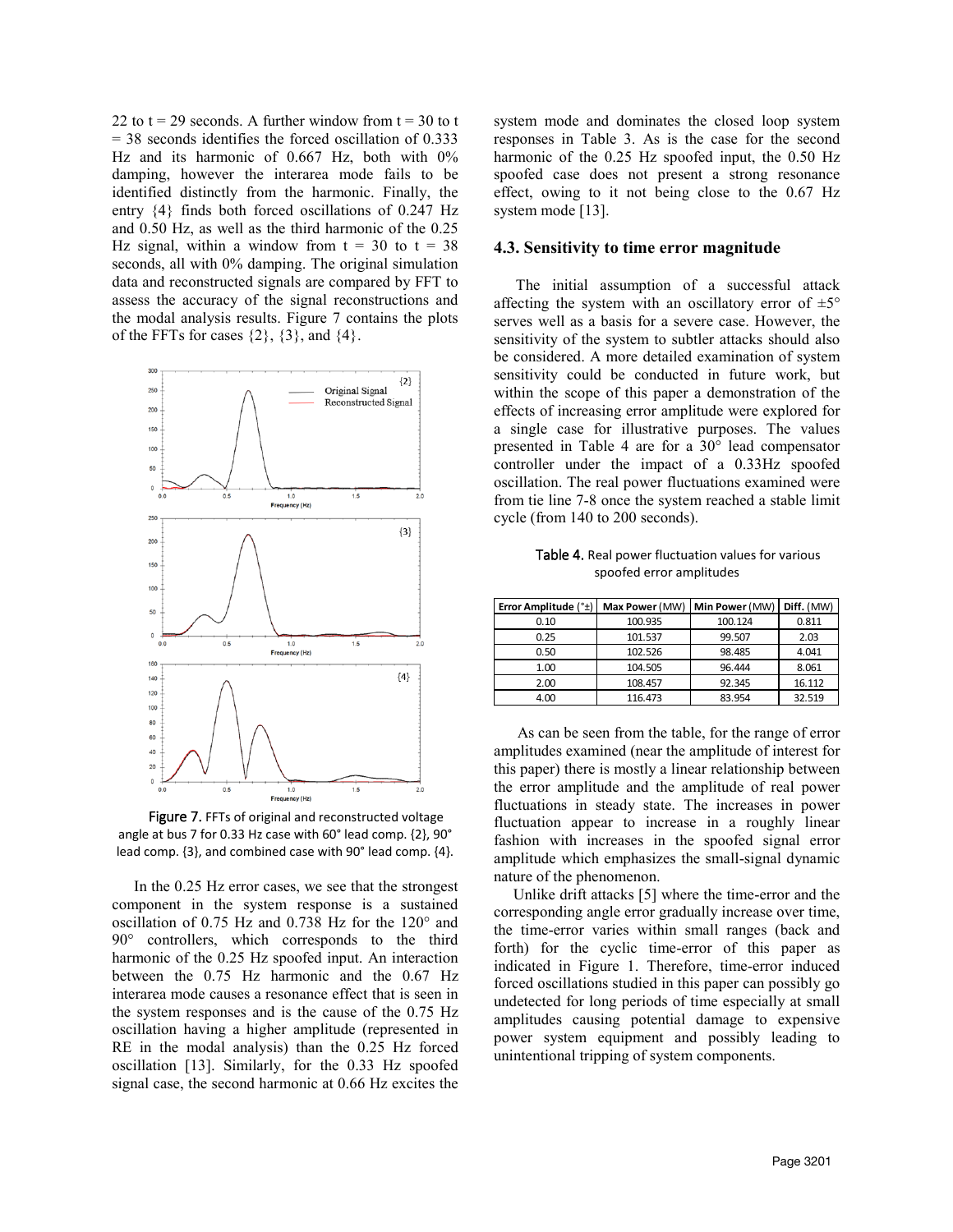## **5. Conclusions**

In this paper the behavior of a power system in response to spoofed HVDC control signal during a transient event was investigated. Based upon several possible HVDC modulation control implementations, three spoofed GPS signal frequencies were simulated. The transient event simulation data revealed that the introduction of spoofed cyclic signals to HVDC control results in forced inter-area oscillations of varying amplitudes which were sensitive to inter-area mode damping ratio and the frequency of the spoofed signal. Some combinations of controller and spoofed signal frequency resulted in real power dynamic ranges in excess of  $\pm 35\%$  of the scheduled line flow, as in the case of the 120° phase lead compensation controller and 0.50 Hz signal spoofing at bus 7. Combined cases were also examined in which control signals from both ends of the HVDC link were subject to spoofing.

The sustained oscillations caused by the cyclic time-error spoofing will persist as long as the spoofed signal is imposed. A possible consequence of such oscillations may be that an undesirable control action is taken by an operator to mitigate the oscillations which may lead to service disruptions. Alternatively, if such oscillations do not warrant direct intervention, their presence in the system over time may still adversely affect power quality or cause damage to equipment such as generator rotor shafts.

Various modal analyses were conducted on the data sets collected which revealed resonance phenomena due to the interaction of the spoofed signal with the inter-area mode frequency, as well as effects related to harmonics of the spoofed signal throughout the system. The resonance effect can be induced by any sufficiently high relative energy harmonic of the spoofed signal frequency, and not the fundamental frequency itself. This implies that for a given spoofed input signal there can be multiple inter-area modes which may be affected simultaneously by different harmonics of the spoofed input. A reduction in HVAC line flows or generator tripping are potential consequence of such sustained oscillations.

While the simulations conducted in this paper revealed that these undamped spoofed signals and harmonics resulted in stable limit cycles, further investigation is needed to determine more precisely how these effects impact other system components or if they result in unacceptable operational conditions beyond the transient and small signal stability properties examined here.

Several primary takeaways from the transient and small signal analyses are listed as follows:

The spoofed cyclic timing error signals with any controller tested cause sustained, undamped oscillations in the system.

The sustained oscillations may result in operator actions which disrupt service, or they may cause damage to synchronous generator equipment if they persist.

• A harmonic of the spoofed input signal can have resonant interactions with an inter-area mode, and consequently different harmonics may cause resonance with multiple interarea modes in large real systems.

While the system studied in this paper is quite simple, a similar study on a more complex system could yield useful insights for system operators. This further work could also include examination of possible ways to detect and mitigate the effects of such attacks upon the power system.

## **Acknowledgments**

This research in this paper was supported by funding from the US Department of Homeland Security (DHS) and Lawrence Livermore National Laboratory (LLNL).

## **6. References**

[1] P. Kundur, "Power System Stability and Control" in , New York:McGraw-Hill, Inc., 1994.

[2] R. Cresap, W. Mittelstadt, D. Scott, and C. Taylor, "Operating experience with modulation of the Pacific HVDC intertie", IEEE Trans. on Power Apparatus and Systems, vol. PAS-97, no. 4, pp. 1053-1059, 1978.

[3] Guoping Liu, J. Quintero and V. M. Venkatasubramanian, "Oscillation monitoring system based on wide area synchrophasors in power systems," 2007 iREP Symposium - Bulk Power System Dynamics and Control - VII. Revitalizing Operational Reliability, Charleston, SC, 2007, pp. 1-13.

[4] Brian J. Pierre, Felipe Wilches-Bernal, Ryan T. Elliott, David A. Schoenwald, Jason C. Neely, Raymond H. Byrne, and Daniel J. Trudnowski, "Simulation results for the pacific DC intertie wide area damping controller", Power & Energy Society General Meeting 2017 IEEE, pp. 1-5, 2017

[5] M. L. Psiaki and T. E. Humphreys, "GNSS Spoofing and Detection," in Proceedings of the IEEE, vol. 104, no. 6, pp. 1258-1270, June 2016.

[6] User-Defined Model Manual for TSAT & SSAT, Model Manual, Powertech. Labs Inc., Surrey, BC, Canada, 2012.

[7] Transient Security Assessment Tool (TSAT), User's Manual, Powertech. Labs Inc., Surrey, BC, Canada, 2012.